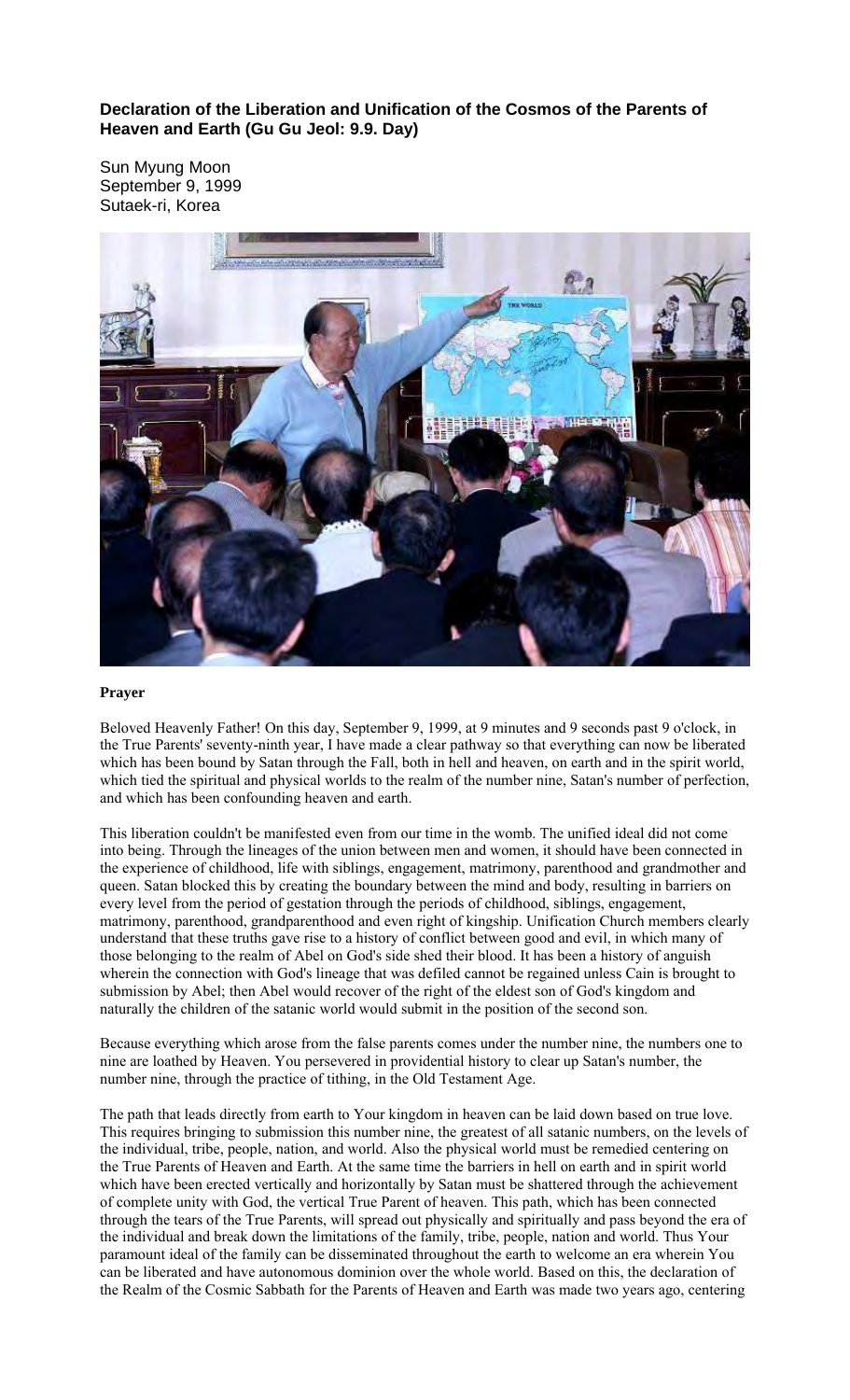on Chil Pal Jeol. Now that we are in the third year since the declaration, we cannot cross over to the year 2000 without first clearing away the number nine which is blocking everything in the satanic world.

The significance of tomorrow, the tenth day of the month, is that this number ten allows us to pass into the year 2000 from the year 1999. Then God can restore unhindered the physical world vertically from the individual to the family, tribe, people, nation and world, and connect it to the spirit world. This can happen based on the love of the ideal of Adam's family, the original ideal of creation, untainted by the Fall. God's original will to recover the world of cosmic unity could be fulfilled, together with liberation, at the June 14 ceremony of the Congratulatory Declaration of the Cosmic Victory of the Parents of Heaven and Earth, greeted with cheers from the liberated realm of heaven and earth. This could then form the foundation for the Declaration of the Realm of Liberation and Unification of the Cosmos by the Parents of Heaven and Earth, which has been made today. With this declaration, fortune has turned in favor of the unification of North and South Korea.

There exists a gap between Eastern and Western cultures, between the standard of the mind-oriented culture of the East and the material culture of the West. Though they are in conflict with each other, the two cultures must be unified; the disparity of wealth between South and North must also be eliminated and they must be reunited. Thereby, liberation can take place vertically and horizontally through the establishment of the kingdom of the ideal of love based on the ideal of the family, expressed in the love of siblings centering on the parents. The time has now come when the declaration of the final and conclusive victory creating the realm of freedom and liberation can be proclaimed to the cosmos and can manifest itself throughout hell and heaven, both on earth and in the spirit world.

…

From this day henceforth, in obedience to the name of Jehovah, we will absolutely obey and submit to this declaration made on Your behalf. By so doing we will turn 180 degrees to face the direction of goodness. We will forge the bonds of absolute faith, love and obedience, thereby restoring through indemnity the fallen act of the archangel committed in Eden. This evil ancestor absolutely opposed the great sovereign Parent of heavenly principle, and His object partners, the Parents of Heaven and Earth. When we stand in the absolute position of achieving absolute faith, love and obedience that conforms to absolute liberation, then not only humanity and the whole creation but even the fallen archangel and hell itself can be liberated. In the name of the True Parents, I proclaim this day as 9.9. Jeol and reveal this truth and make it known across the cosmos. Therefore, I am asking You to allow us to welcome the era of liberation and heavenly fortune, the era of Your ideal kingdom on earth and in heaven. Therein, the good and evil worlds will become as one with You and the True Parents, and only goodness will remain and flourish! Amen! Amen! Amen!

…

# **The Era of Mother-Son Cooperation Will Pass**

I have secured my global domain. Providentially, the United States is the Abel nation and Korea the Adam nation. Father and son should become as one. Until now the history of restoration has progressed through mother-son cooperation, but such an era will pass.

In the history of indemnity until now, restoration was achieved at the sacrifice of the mother and her children, but with the declaration of 9.9. Jeol, fortune has turned in favor of the unification of North and South Korea, and on the day of unification we will enter the era of father-son cooperation. The mother is not primarily essential for restoration, for any number of them can be established. If Adam had not fallen, Eve could have been re-created many times over.

Who would have had realizations unknown to anyone else of how to connect Korea to the unified ideal world and God's kingdom in heaven in the future? Would it be pastors or church elders? Who would it be? The religious world has no idea, for the answer is only known to the True Parents. The Fall came about through ignorance. The first parents fell through ignorance of love, and left behind false love, false life and false lineage. The True Parents have full knowledge of all this. Who is God? How has history developed? How will the people's end come about, and how can the divided mind be reunified? With my own hands I will bring about the unification of the individual and family, the liberation of the tribe, people, nation, world, heaven and even God. The false parents have imprisoned God, and so it is up to the True Parents, as the masters of liberation, to liberate Him. I have the responsibility to do away with the satanic right of the eldest son, family-level rights and right of kingship. I must establish the domain into which I can welcome God from heaven and secure complete authority over the family, tribe, people, nation, and world. I have been continuously working to fulfill all this.

…

#### **After the Three-Year Course, God's Kingdom on Earth Will Appear**